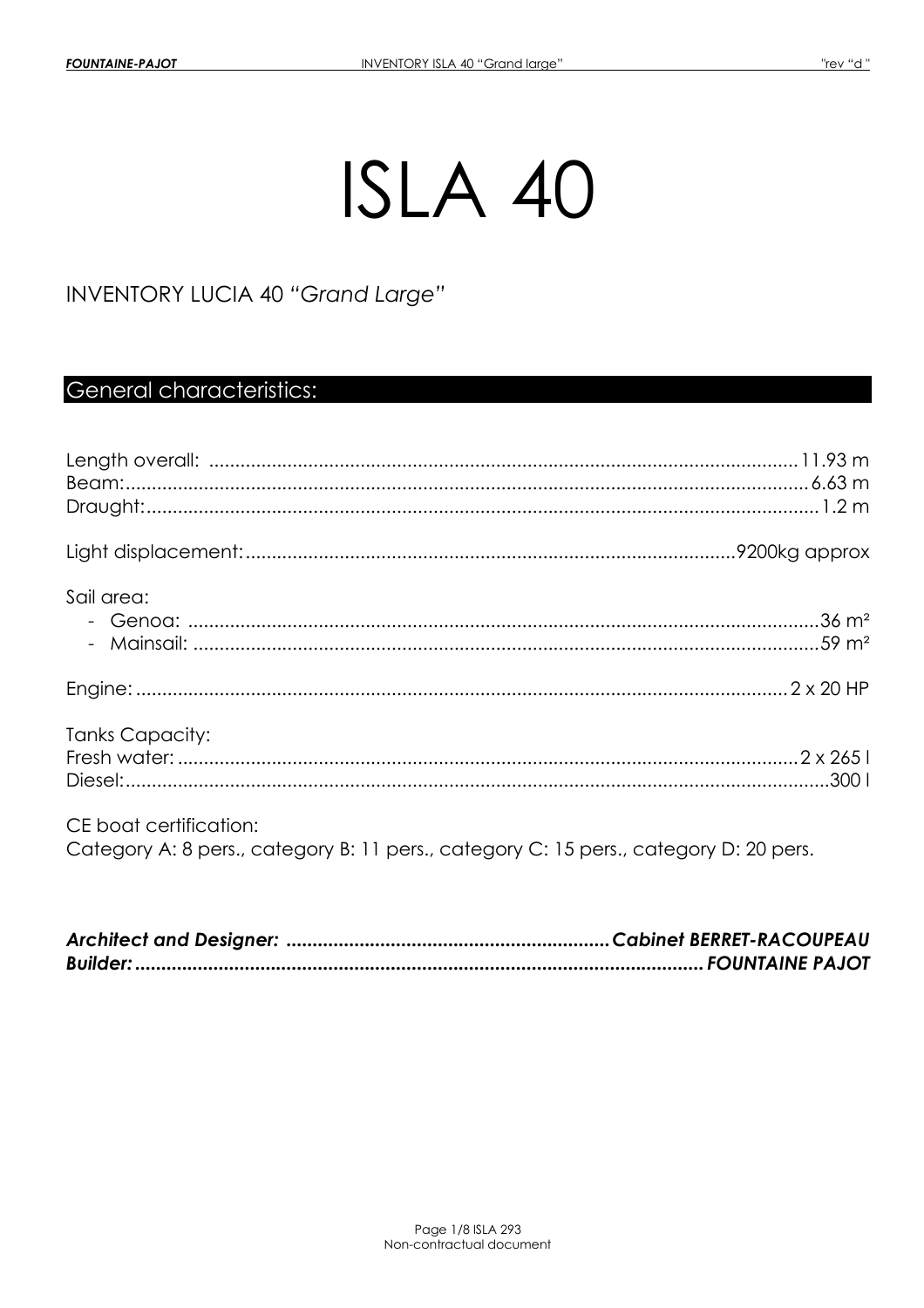## Interior layout:

#### **General points:**

- Woodwork With Alpi
- Saloon/cabin interiors: laminated floor
- Lining on rot proof glass felt
- Fabric seat cushions
- Mattresses made of polyester foam

## Layout of mess:

#### **Saloon:**

- Level access from the cockpit
- Saloon accessible by 1 sliding perspex door with entrance carpet
- Panoramic view through bay windows and sliding bay of aft facade
- Natural lighting through 1 ceiling bay
- 1 spotlight coffee table
- 6 places bench seat.
- Large storage box under the wall seat
- Ventilation through 2 portholes with forward openings
- Lighting by LED spotlights

## **Galley:**

- Galley open to the outside via a sliding bay
- Synthetic resin worksurface
- 1 stainless steel hob with 3 gas burners with saucepan holder
- 2 stainless steel sinks
- Pressurised hot and cold fresh water by mixer tap
- 1 large low cupboard under sink
- 1 dustbin by vertical access, evacuation of bags by independent door
- 4 drawers, 1 of which with cutlery tray
- 1 storage cupboard on worksurface
- 1 x 144L cold storage volume with drawers using 12V cold system
- 1 large corner cupboard above fridge unit
- Lighting by LED spotlights

## **Chart table:**

- Wood chart table and storage with flap
- High navigation instruments Console
- 12V electrical panel
- Lighting via 1 reading lamp for the chart table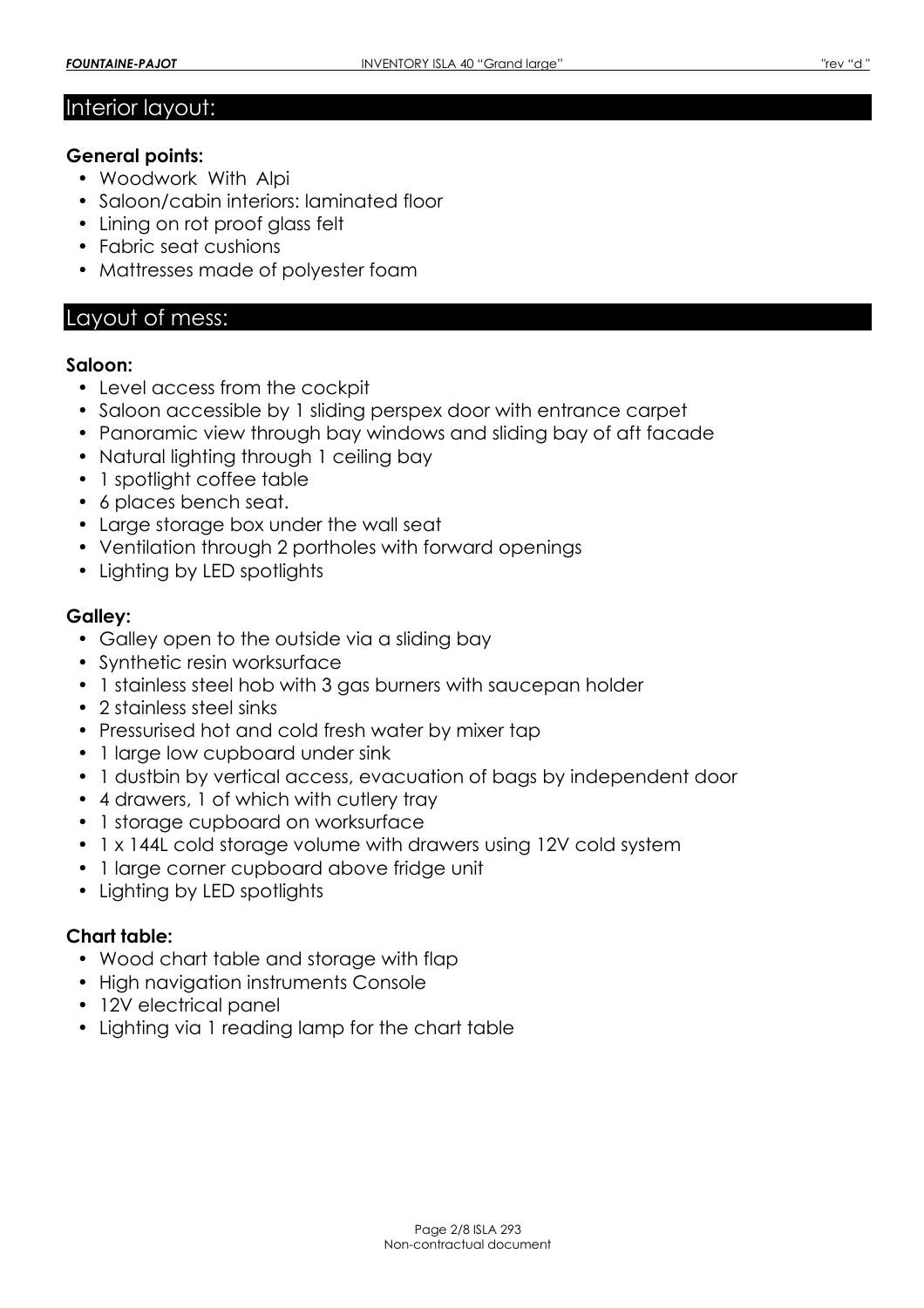# Hull layout: "QUATUOR" version

#### *2 double cabins + 2 bathrooms in each hull*

#### **Aft cabin:**

- Access via a wooden door in the companionway
- Double bed (approx.  $1,50 \times 2$  m)
- 1 drawer under the bed with front access
- 1 shelving on side of bed
- 1 hanging cupboard
- Ventilation by 1 deck hatch and 1 hull porthole
- Rear panoramic bay
- 1 large picture window on hull side
- Curtains to all windows
- 1 Coat hook
- General lighting by 1 LED spotlight and 2 bedside reading lights

## **Aft and forward bathroom:**

- Access by spotlight door from the cabins
- Washbasin with worktop and mirror
- Hot and cold water by mixer tap and integrated shower unit
- Shower with electric drainage pump
- Manual W.C.
- 1 Coat hook
- 1 storage unit under the basin
- Ventilation by 1 deck hatch
- Lighting by 1 LED spotlight

#### **Fore cabin:**

- Access by the wooden door in the passageway
- Double bed (approx. 1,40 x 2 m)
- 1 drawer under the bed with front access
- 1 hanging cupboard
- 1 shelving on side of bed
- 1 Coat hook
- Ventilation by 1 hull porthole + deck hatch
- 1 fixed bay with outside plating
- Curtains over all the openings
- General lighting by 1 LED spotlight and 2 bedside reading lights

#### **Forepeak:**

- Access from a deck hatch
- Gel-coat finish
- Buoyancy tank under half-height shelf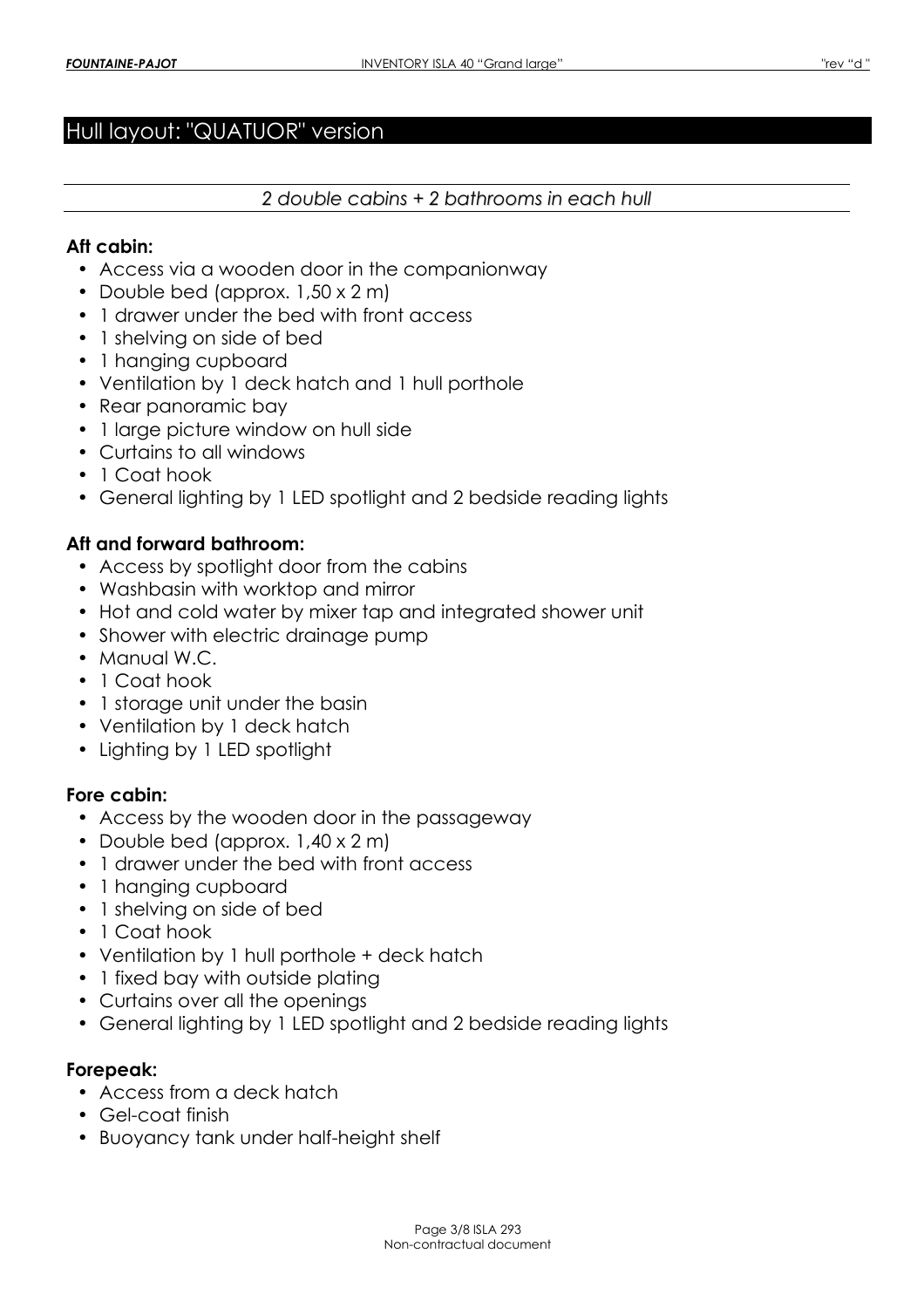## Hull layout: "MAESTRO" version

Starboard: 1 Owner suite accessible by 1 spotlight sliding door Port: 2 twin cabins + 2 bathrooms

#### *Starboard hull: 1 Owner suite*

#### **Sleeping space:**

- Access by the woodendoor in the passageway
- Double bed (approx. 1,50 x 2 m)
- 1 drawer under the bed with front access
- 1 shelving on side of bed
- 1 hanging cupboard
- Ventilation by 1 deck hatch and 1 hull porthole
- Rear panoramic bay
- 1 large picture window on hull side
- Curtains to all windows
- 1 Coat hook
- General lighting by 1 LED spotlight and 2 bedside reading lights

#### **Desk area:**

- Spotlight desk
- Shelves above the desk
- Ventilation by 1 deck hatch
- General lighting by 1 LED spotlight and 1 bedside reading light

#### **Shower room:**

- Washbasin with worktop and mirror
- Hot and cold water by mixer tap and integrated shower unit
- 1 large cupboard with internal shelves
- Bathroom accessories (towel-holder)
- Separate shower with electrical drainage pump
- Ventilation by 1 deck hatch
- Lighting by 2 LED spotlights.
- 1 large storage cupboard with shelves and hanging cupboard which may optionally be fitted with a 3 kg washing machine
- Between-deck ceiling

#### **Independent WC**

- Manual W.C.
- Ventilation by 1 deck hatch
- Lighting by LED spotlight

#### **Forepeak:**

- Access from a deck hatch
- Gel-coat finish
- Buoyancy tank under half-height shelf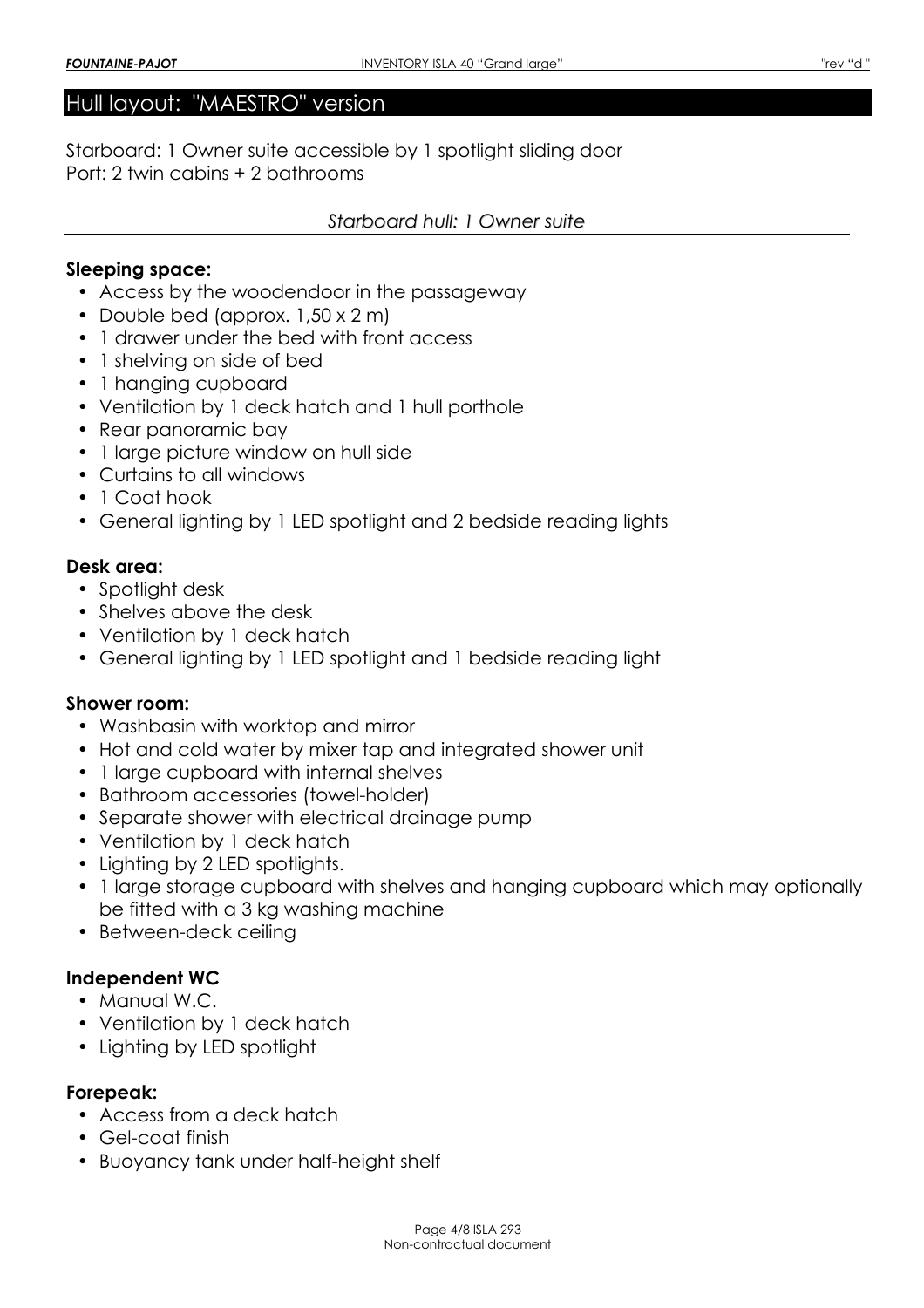## *Port hull: 2 double cabins + 2 bathrooms*

## **Aft cabin:**

- Access by the wooden door in the passageway
- Double bed (approx. 1,50 x 2 m)
- 1 drawer under the bed with front access
- 1 shelving on side of bed
- 1 hanging cupboard
- Ventilation by 1 deck hatch and 1 hull porthole
- Rear panoramic bay
- 1 large picture window on hull side
- Curtains to all windows
- 1 Coat hook
- General lighting by 1 LED spotlight and 2 bedside reading lights

# **Aft and forward bathroom:**

- Access by spotlight door from the cabins
- Washbasin with worktop and mirror
- Hot and cold water by mixer tap and integrated shower unit
- Shower with electric drainage pump
- Manual W.C.
- 1 Coat hook
- 1 storage unit under the basin
- Ventilation by 1 deck hatch
- Lighting by 1 LED spotlight

## **Fore cabin:**

- Access by the wooden door in the passageway
- Double bed (approx. 1,40 x 2 m)
- 1 drawer under the bed with front access
- 1 hanging cupboard
- 1 shelving on side of bed
- 1 Coat hook
- Ventilation by 1 hull porthole + deck hatch
- 1 fixed bay with outside plating
- Curtains over all the openings
- General lighting by 1 LED spotlight and 2 bedside reading lights

## **Forepeak:**

- Access from a deck hatch
- Gel-coat finish
- Buoyancy tank under half-height shelf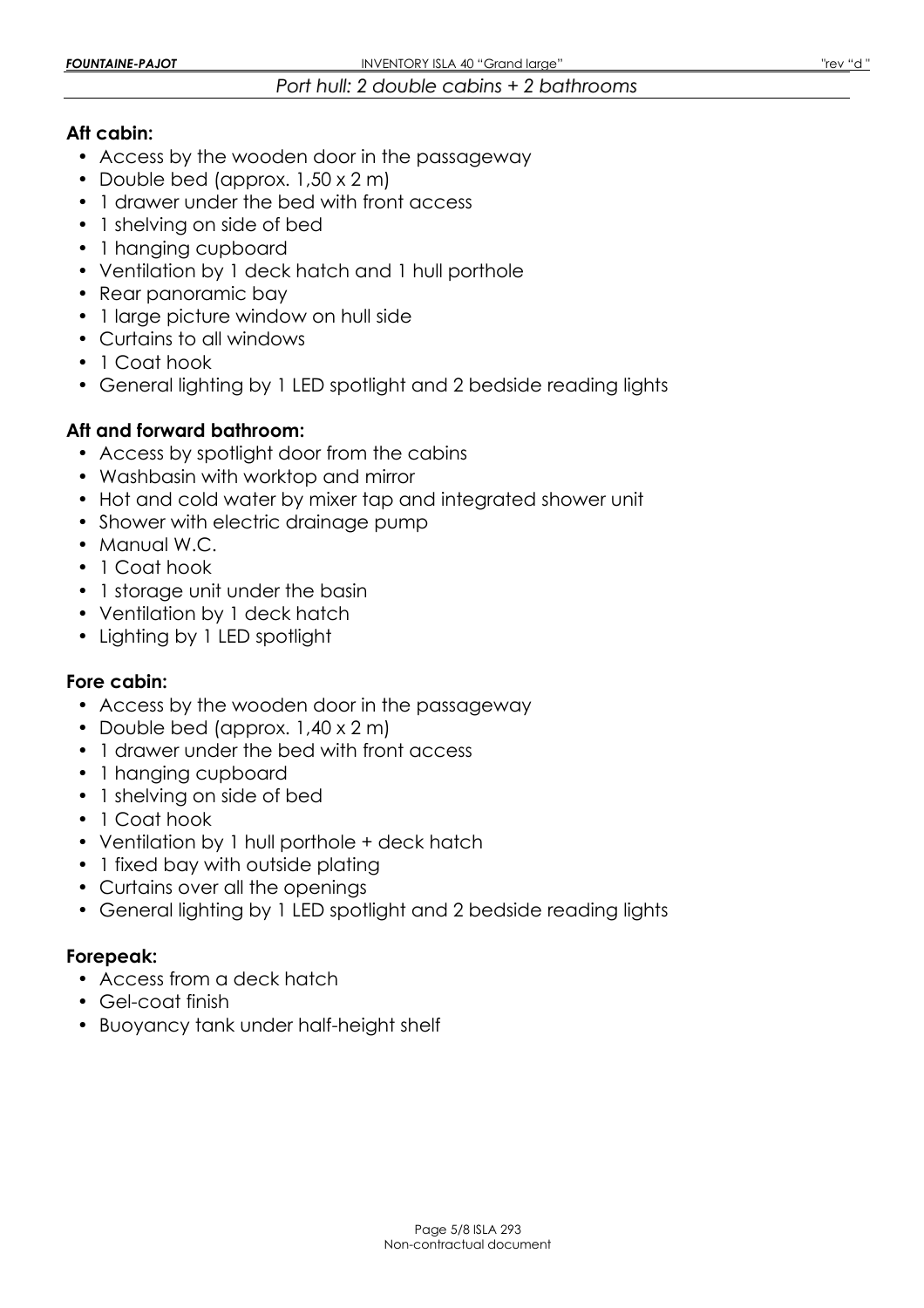## Deck layout:

Cockpit fully protected by a rigid bimini. Circulation without step towards the saloon.

## **Cockpit:**

- 1 Bench seat
- 1 teak cockpit table for 8 persons
- Serving hatch linked to galley by sliding bay
- 1 fainting sofa
- 1 large storage in the aft seat
- 1 large storage in the bench seat
- Natural lighting and ventilation by 1 deck hatch
- Lighting by waterproof LED spotlights

## **Helm station:**

- Access by stair from the cockpit
- Helmsman seat for 2 persons
- Instrument control panel
- Halyards bag
- Stair to access to the fly bridge

## **Fore deck:**

- 1 large forward anchor locker and gas locker
- Access for technical compartment and fresh water tanks

## **2 Engine rooms:**

- Access by polyester deck hatch in cockpit
- Acoustic insulation
- Neon lighting

## *MOTORIZATION*

## **Engines and equipment:**

- 2 x 20 HP sail drive engines
- 2 fixed blades propellers
- Sea water filter
- Engine cooling by heat exchanger
- Complete engine panel and dual controls at helm station
- Hour meter

# **Diesel circuit:**

- 1 Fuel tank with filling by plug hole on deck equipped with a anti- overflow
- Electrical gauge (indicator in 12-volt panel)
- 1 fuel pre-filter / water separator +1 engine fuel filter/engine
- Fuel stop valves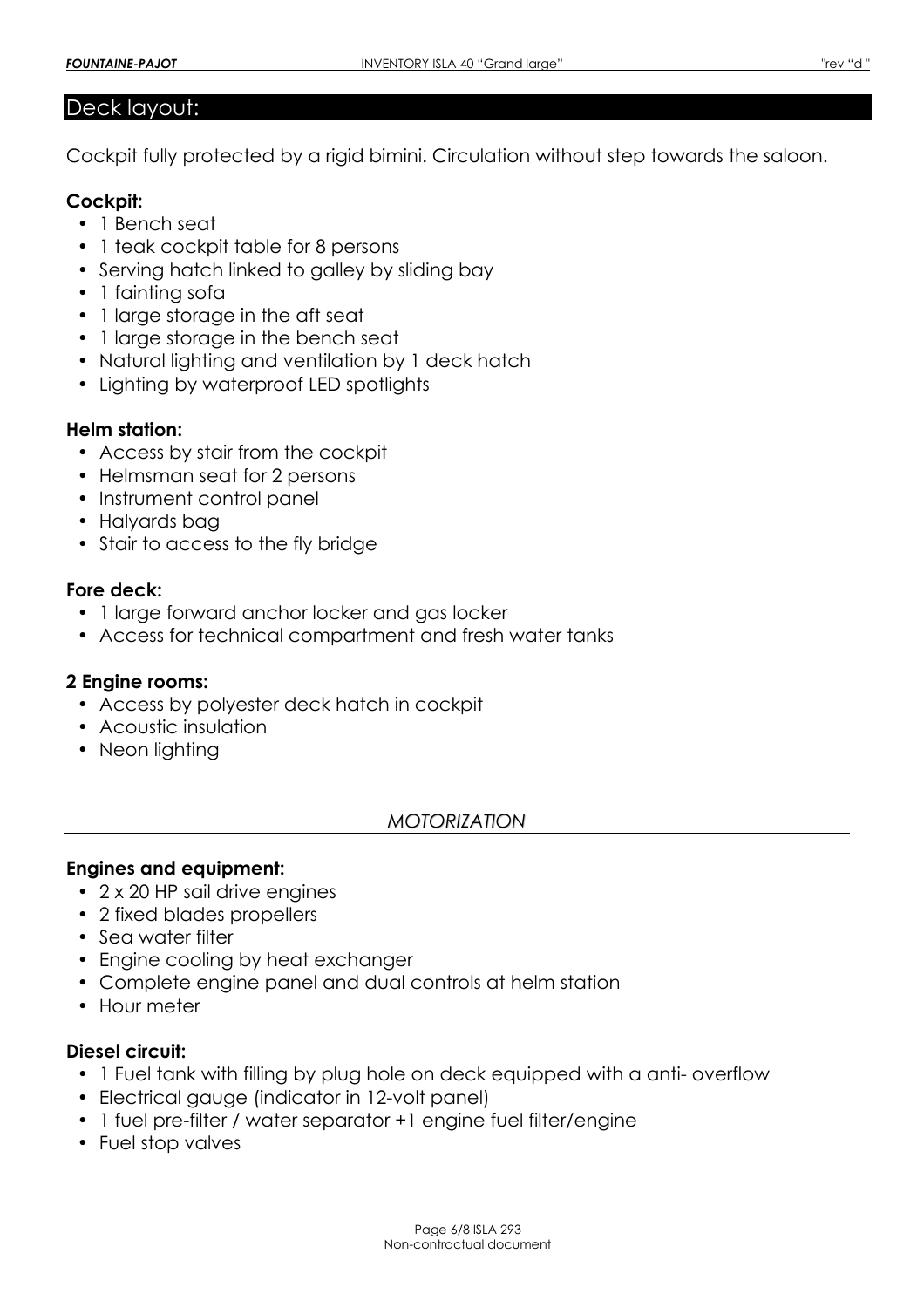### *Plumbing system*

- 2 x fresh water tanks with electric gauge
- 1 electric pump and pressure accumulator
- 1 x 24L water-heater
- 1 electric bilge pump (2m3/h) in each engine hold
- 1 electric pump (2m3/h) in each hull.
- 1 manual exterior bilge pump
- 1 holding tank on each W.C

## *Electricity/Electronics*

#### **Power circuit:**

- 2 x 115A/12V engine alternators
- 1 port set of service/engine AGM batteries 345Ah
- 1 x 50Ah starboard AGM engine battery
- 1 power relay for charge
- 1 Manual back up link

## **12V electrical switchboard:**

- General 12V distribution panel at chart table protected by circuit breakers
- Voltmeter showing state of service batteries
- Spare sockets for extra equipment

## **Electronics:**

• 1 V.H.F. antenna at the top of the mast

#### *Rigging and sails*

#### **Mast and boom:**

- Mast and boom in anodised aluminium
- Complete standing rigging
- Ball bearing mainsail luff car
- 1 tackle on mainsail halyard
- 1 boom topping lift
- 3 reef pennants
- Automatic n<sup>o</sup>l reef line
- 1 genoa halyard
- 1 spinnaker halyard
- Lazy jacks
- clutches on all halyards for genoa, spinnaker and topping lift
- 2 flag halyards
- Navigation, running and mooring lights
- Deck lighting